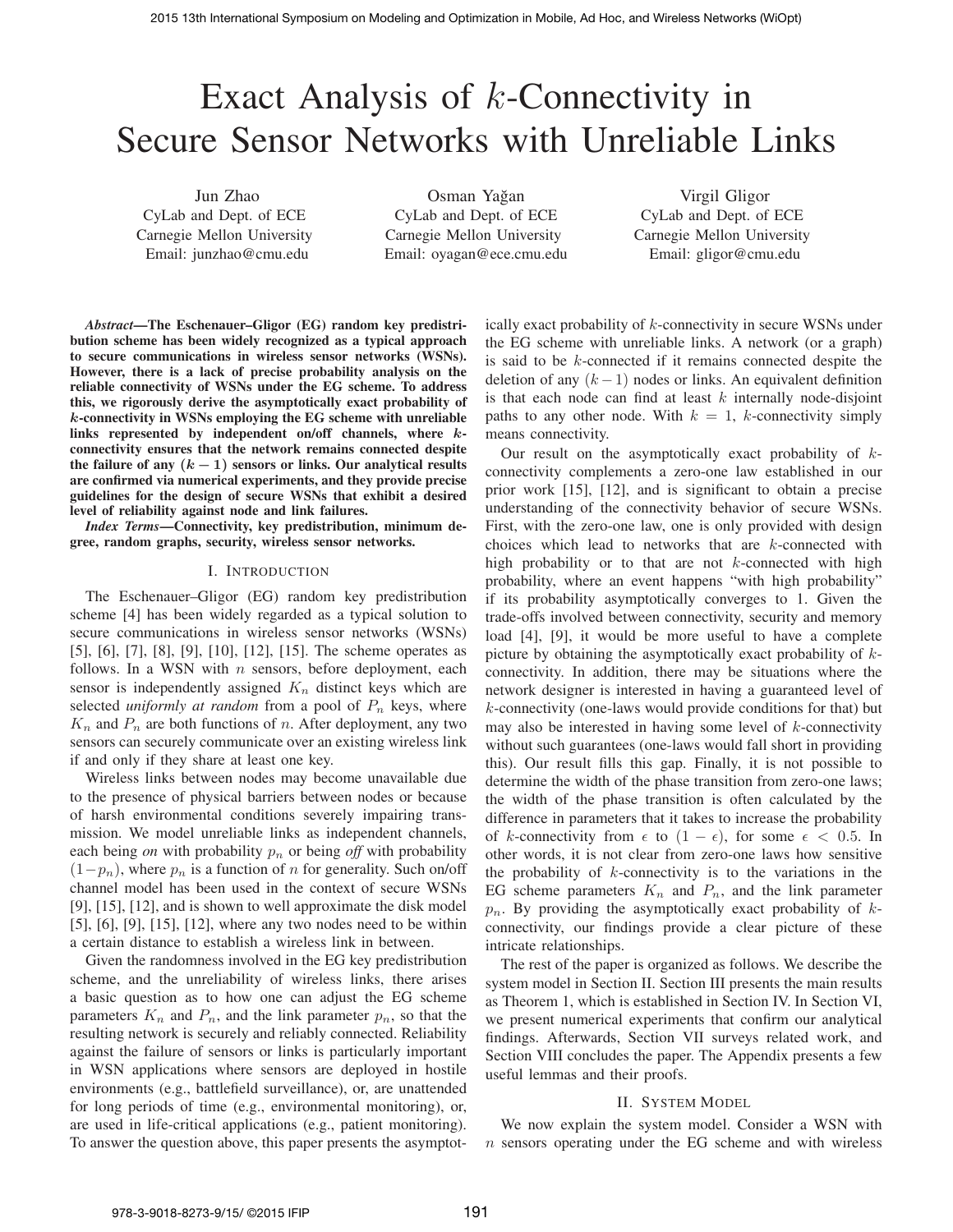links modeled by independent on/off channels. Let a node set  $V = \{v_1, v_2, \dots, v_n\}$  represent the *n* sensors. According to the EG scheme, each node  $v_i \in V$  is independently assigned a set (denoted by  $S_i$ ) of  $K_n$  distinct cryptographic keys, which are selected *uniformly at random* from a key pool of  $P_n$  keys. Any pair of nodes can then secure an existing communication link as long as they have at least one key in common.

The EG scheme results in a *random key graph* [1], [7], [10], also known as a *uniform random intersection graph*. This graph denoted by  $G(n, K_n, P_n)$  is defined on the node set V such that any two distinct nodes  $v_i$  and  $v_j$  have an edge in between, an event denoted by  $\Gamma_{ij}$ , if and only if they share at least one key. Thus, the event  $\Gamma_{ij}$  means  $(S_i \cap S_j \neq \emptyset)$ .

Under the on/off channel model for unreliable links, each wireless link is independently being  $\omega$  with probability  $p_n$  or being *off* with probability  $(1 - p_n)$ . Defining  $C_{ij}$  as the event that the channel between  $v_i$  and  $v_j$  is *on*, we have  $\mathbb{P}[C_{ij}] = p_n$ , with  $\mathbb{P}[A]$  throughout the paper meaning the probability that event A happens. The on/off channel model induces an *Erdős*-*Rényi graph*  $G(n, p_n)$  [2] defined on the node set V such that  $v_i$  and  $v_j$  have an edge in between if  $C_{ij}$  takes place.

Finally, we denote by  $\mathbb{G}(n, K_n, P_n, p_n)$  the underlying graph of the n-node WSN under the EG scheme with unreliable links. We often write G rather than  $\mathbb{G}(n, K_n, P_n, p_n)$  for brevity. Graph  $G$  is defined on the node set  $V$  such that there exists an edge between nodes  $v_i$  and  $v_j$  if events  $\Gamma_{ij}$  and  $C_{ij}$  happen at the same time. We set event  $E_{ij} := \Gamma_{ij} \cap C_{ij}$  and also write  $E_{ij}$  as  $E_{v_i v_j}$  when necessary. It is clear that  $\mathbb G$  is the intersection of  $G(n, K_n, P_n)$  and  $G(n, p_n)$ ; i.e.,

$$
\mathbb{G} = G(n, K_n, P_n) \cap G(n, p_n). \tag{1}
$$

We define  $s_n$  as the probability that two distinct nodes share at least one key and  $q_n$  as the probability that two distinct nodes have an edge in between in graph G. Clearly,  $s_n$  and  $q_n$  both depend on  $K_n$  and  $P_n$ , while  $q_n$  depends also on  $p_n$ . As shown in previous work [1], [7], [10],  $s_n$  is determined through

$$
s_n = \mathbb{P}[\Gamma_{ij}] = \begin{cases} 1 - {P_n - K_n \choose K_n} / {P_n \choose K_n}, & \text{if } P_n > 2K_n, \\ 1, & \text{if } P_n \le 2K_n. \end{cases}
$$

Then by the independence of  $C_{ij}$  and  $\Gamma_{ij}$ , we have

$$
q_n = \mathbb{P}[E_{ij}] = \mathbb{P}[C_{ij}] \cdot \mathbb{P}[\Gamma_{ij}] = p_n \cdot s_n
$$
\n
$$
= \begin{cases} p_n \cdot \left[1 - \binom{P_n - K_n}{K_n}\right] \binom{P_n}{K_n}, & \text{if } P_n > 2K_n, \\ p_n, & \text{if } P_n \le 2K_n. \end{cases} \tag{3}
$$

# III. THE MAIN RESULTS

We present the main results below. Throughout the paper,  $k$  is a positive integer and does not scale with n, and e is the base of the natural logarithm function, ln. We use the standard asymptotic notation  $o(\cdot), O(\cdot), \omega(\cdot), \Omega(\cdot), \Theta(\cdot)$  and  $\sim$ ; in particular, for two positive sequences  $a_n$  and  $b_n$ , the relation  $a_n \sim b_n$  means  $\lim_{n \to \infty} a_n/b_n = 1$ .

**Theorem 1.** For graph  $\mathbb{G}(n, K_n, P_n, p_n)$  under  $P_n = \Omega(n)$ and  $\frac{K_n}{P_n} = o(1)$ , with  $q_n$  denoting the edge probability and a *sequence*  $\alpha_n$  *defined through* 

$$
q_n = \frac{\ln n + (k-1)\ln \ln n + \alpha_n}{n},\tag{4}
$$

if 
$$
\lim_{n\to\infty} \alpha_n = \alpha^* \in (-\infty, \infty)
$$
, then as  $n \to \infty$ ,  
\n $\mathbb{P}[\text{Graph } \mathbb{G}(n, K_n, P_n, p_n) \text{ is k-connected.}] \to e^{-\frac{e^{-\alpha^*}}{(k-1)!}}$ .

Theorem 1 provides the asymptotically exact probability of  $k$ -connectivity in graph  $\mathbb{G}$ . Its proof is given in the next section. From (3), for all *n* sufficiently large, under  $P_n > 2K_n$ which is clearly implied by the condition  $\frac{K_n}{P_n} = o(1)$ , the edge probability  $q_n$  in graph G is given by the expression  $p_n \cdot \left[1 - \binom{P_n - K_n}{K_n} / \binom{P_n}{K_n}\right]$ . With a much simpler approximation  $p_n \cdot \frac{K_n^2}{P_n}$  for  $q_n$ , we present below a corollary of Theorem 1.

**Corollary 1.** For graph 
$$
\mathbb{G}(n, K_n, P_n, p_n)
$$
 under  $P_n = \Omega(n)$   
and  $\frac{K_n^2}{P_n} = o(\frac{1}{\ln n})$ , with a sequence  $\beta_n$  defined through  

$$
p_n \cdot \frac{K_n^2}{P_n} = \frac{\ln n + (k-1)\ln \ln n + \beta_n}{n},
$$
(5)  
if  $\lim_{n \to \infty} \beta_n = \beta^* \in (-\infty, \infty)$ , then as  $n \to \infty$ ,

$$
\mathbb{P}\left[\text{Graph }\mathbb{G}(n, K_n, P_n, p_n) \text{ is } k\text{-connected.}\right] \to e^{-\frac{e^{-\beta^*}}{(k-1)!}}.
$$

Setting  $p_n = 1$  in Theorem 1 and Corollary 1, we obtain the corresponding results for random key graph  $G(n, K_n, P_n)$  in view of (1). Furthermore, we can use monotonicity arguments [15] to derive the zero-one laws for  $k$ -connectivity in graph G. Specifically, under the conditions of Theorem 1 (resp., Corollary 1), graph  $G$  is k-connected with high probability if  $\lim_{n\to\infty} \alpha_n = \infty$  (resp.,  $\lim_{n\to\infty} \beta_n = \infty$ ), and is not kconnected with high probability if  $\lim_{n\to\infty} \alpha_n = -\infty$  (resp.,  $\lim_{n\to\infty}\beta_n = -\infty$ ). The arguments are straightforward from our work [15] and are omitted here due to space limitation.

Before establishing Corollary 1 using Theorem 1, we explain the practicality of the conditions in Theorem 1 and Corollary 1:  $P_n = \Omega(n), \frac{\dot{K}_n}{P_n} = o(1)$  and  $\frac{{K_n}^2}{P_n}$  $\frac{K_n^2}{P_n} = o\left(\frac{1}{\ln n}\right)$ . First, the condition  $P_n = \Omega(n)$  indicates that the key pool size  $P_n$  should grow at least linearly with  $n$ , which holds in practice [4], [10], [9]. Second, the condtions  $\frac{K_n}{P_n} = o(1)$  and  $\frac{K_n^2}{P_n}$  $\frac{K_n^2}{P_n} = o\left(\frac{1}{\ln n}\right)$  (note that the latter implies the former) are also practical in secure sensor network applications since  $P_n$  is expected to be several orders of magnitude larger than  $K_n$  [4], [10], [9].

We now prove Corollary 1 using Theorem 1. We have the conditions of Corollary 1:  $P_n = \Omega(n), \frac{K_n^2}{P_n}$  $\frac{K_n^2}{P_n} = o\left(\frac{1}{\ln n}\right)$ , and (5) with  $\lim_{n\to\infty} \beta_n = \beta^* \in (-\infty, \infty)$ . First, it is clear that  $\beta_n = \beta^* \pm o(1)$ . Under  $\frac{K_n^2}{P_n}$  $\frac{K_n^2}{P_n} = o\left(\frac{1}{\ln n}\right) = o(1)$ , from [15, Lemma 8], it holds that  $s_n = \frac{K_n^2}{P_n}$  $\frac{K_n^2}{P_n} \cdot \left[1 \pm O\left(\frac{K_n^2}{P_n}\right)\right]$  $\left[\frac{K_n^2}{P_n}\right]$ . In view of the above, we obtain from (2) and (5) that

$$
q_n = p_n \cdot s_n = p_n \cdot \frac{K_n^2}{P_n} \cdot \left[1 \pm O\left(\frac{K_n^2}{P_n}\right)\right]
$$
  
= 
$$
\frac{\ln n + (k-1)\ln \ln n + \beta_n}{n} \cdot \left[1 \pm o\left(\frac{1}{\ln n}\right)\right]
$$
  
= 
$$
\frac{\ln n + (k-1)\ln \ln n + \beta^* \pm o(1)}{n}.
$$
 (6)

With  $\alpha_n$  defined by (4), we use (6) to derive  $\alpha_n = \beta^* \pm o(1)$ , which yields that  $\alpha^*$  denoting  $\lim_{n\to\infty} \alpha_n$  equals  $\beta^*$ . Then in view of  $\alpha^* = \beta^*$  and that the conditions of Theorem 1 all hold given the conditions of Corollary 1 (note that  $\frac{K_n^2}{P}$  $\frac{K_n^2}{P_n} = o\left(\frac{1}{\ln n}\right)$ implies  $\frac{K_n}{P_n} = o(1)$ ), Corollary 1 follows from Theorem 1.

## IV. ESTABLISHING THEOREM 1

For any graph, k-connectivity implies that its minimum degree is at least  $k$ , while the other way does not hold since a graph may have isolated components, each of which is k-connected within itself. However, for random graph  $\mathbb{G}(n, K_n, P_n, p_n)$ , as given by Lemma 1 below, we have shown it is unlikely under certain conditions that  $\mathbb{G}(n, K_n, P_n, p_n)$  is not  $k$ -connected but has a minimum degree at least  $k$ .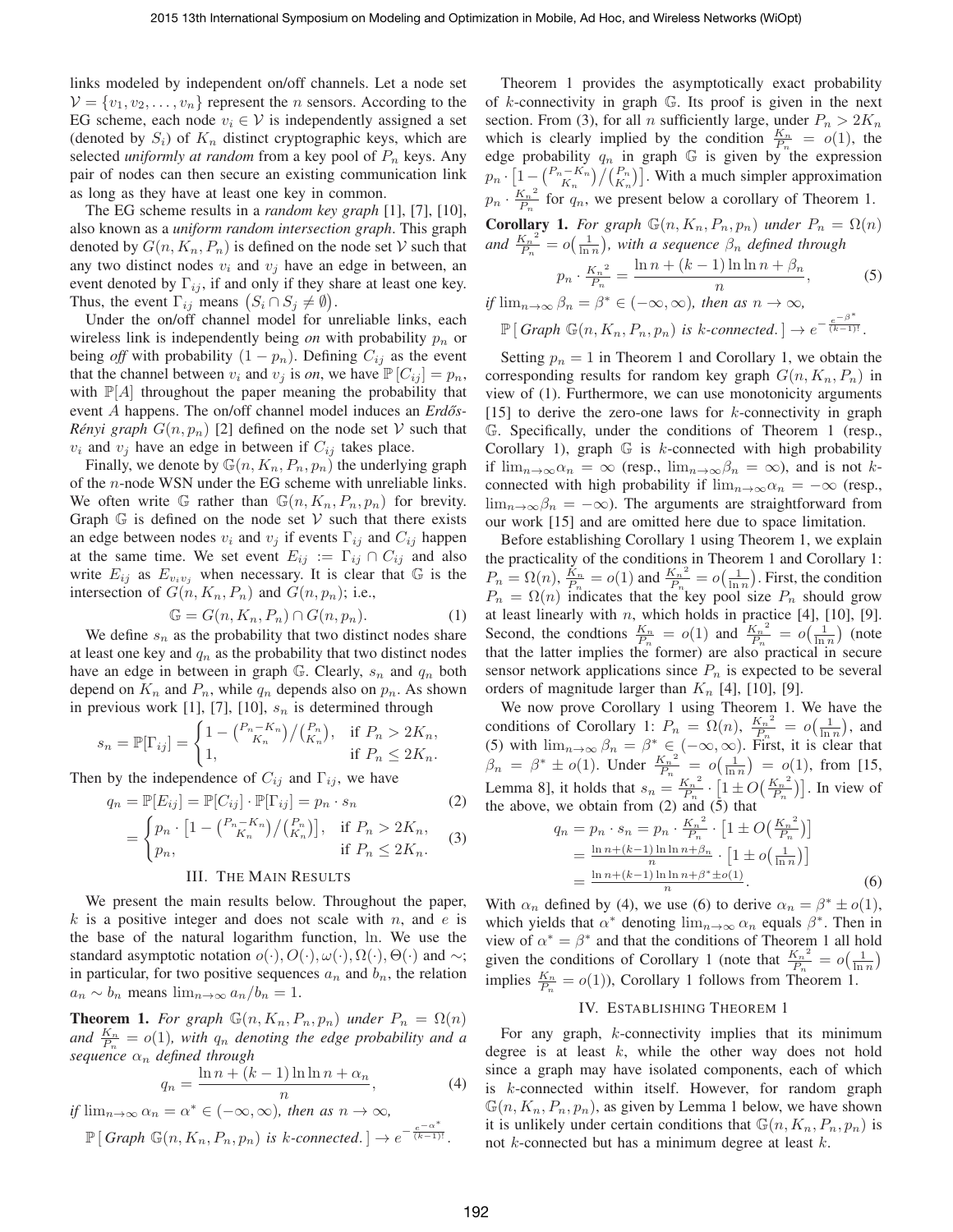**Lemma 1** ([15, Section IX]). For graph  $\mathbb{G}(n, K_n, P_n, p_n)$ *under*  $P_n = \Omega(n)$ ,  $\frac{K_n}{P_n} = o(1)$  *and*  $q_n = o(1)$ *, it holds that* 

$$
\mathbb{P}\left[\begin{array}{c} Graph \mathbb{G} \text{ is not } k\text{-connected,} \\ but has a minimum degree at least k. \end{array}\right] = o(1).
$$

We show that the conditions in Lemma 1 all hold given the conditions of Theorem 1:  $P_n = \Omega(n)$ ,  $\frac{K_n}{P_n} = o(1)$  and  $q_n =$  $\lim_{n \to \infty} \frac{\ln n + (\kappa - 1) \ln \ln n + \alpha_n}{n}$  with  $\lim_{n \to \infty} \alpha_n = \alpha^* \in (-\infty, \infty)$ . To see this, we only need to prove  $q_n = o(1)$  needed in Lemma 1 follows from the conditions of Theorem 1. Clearly, it holds that  $|\alpha_n| = O(1)$  from  $\lim_{n \to \infty} \alpha_n = \alpha^* \in (-\infty, \infty)$ . Then in view of  $|\alpha_n| = O(1)$  and the fact that k does not scale with  $n$ , we obtain from  $(4)$  that

$$
q_n \sim \frac{\ln n}{n},\tag{7}
$$

which clearly implies  $q_n = o(1)$ .

From Lemma 1 and

 $\mathbb{P}$  [ Graph  $\mathbb{G}$  is k-connected. ]

$$
= \mathbb{P} \left[ \text{Graph } \mathbb{G} \text{ has a minimum degree at least } k. \right]
$$

$$
- \mathbb{P} \left[ \text{Graph } \mathbb{G} \text{ is not } k \text{-connected,} \right]
$$

$$
- \mathbb{P} \left[ \text{but has a minimum degree at least } k. \right],
$$

Theorem 1 on  $k$ -connectivity of  $\mathbb G$  will be proved once we demonstrate Lemma 2 below on the minimum degree of G.

Lemma 2. *Under the conditions of Theorem 1, it holds that*  $\lim_{n\to\infty} \mathbb{P}[\mathbb{G}$  has a minimum degree at least  $k$ .  $] = e^{-\frac{e^{-\alpha^*}}{(k-1)!}}$ .

To prove Lemma 2, we first show that the number of nodes in G with a certain degree converges in distribution to a Poisson random variable. With  $\phi_h$  denoting the number of nodes with degree h in  $\mathbb{G}$ ,  $h = 0, 1, \ldots$ , we use the method of moments to prove that  $\phi_h$  asymptotically follows a Poisson distribution with mean  $\lambda_h$ . Specifically, from [11, Theorem 7], it follows for any integers  $h \geq 0$  and  $\ell \geq 0$  that

$$
\mathbb{P}[\phi_h = \ell] \sim (\ell!)^{-1} \lambda_h^{\ell} e^{-\lambda_h},\tag{8}
$$

since  $\mathbb{P}[\text{Nodes } v_1, v_2, \dots, v_m \text{ all have degree } h] \sim \lambda_h^m / n^m,$ which is shown by Lemma 3 below with

$$
\lambda_h = n(h!)^{-1} (nq_n)^h e^{-nq_n}.
$$
 (9)

Lemma 3. *For graph* G *under the conditions of Theorem 1,*  $\mathbb{P}[v_1, v_2, \dots, v_m]$  *all have degree*  $h$ ] ~  $(h!)^{-m} (n q_n)^{hm} e^{-mn q_n}$ *holds for any integers*  $m \geq 1$  *and*  $h \geq 0$ *.* 

As explained above, Lemma 3 shows (8) with  $\lambda_h$  given by (9). Then the proof of Lemma 2 will be completed once we establish Lemma 3 and the result that (8) implies Lemma 2. Below we will demonstrate that (8) implies Lemma 2, and then detail the proof of Lemma 3.

### *A. Proving that (8) implies Lemma 2*

Recall that  $\phi_h$  denotes the number of nodes with degree h in graph G. With  $\delta$  defined as the minimum degree of graph G, then the event  $(\delta \ge k)$  is the same as  $\bigcap_{h=0}^{k-1} (\phi_h = 0)$  (i.e., the event that no node has a degree falling in  $\{0, 1, \ldots, k - 1\}$ . Hence, we obtain

$$
\mathbb{P}[\delta \ge k] = \mathbb{P}\bigg[\bigcap_{h=0}^{k-1} (\phi_h = 0)\bigg] \le \mathbb{P}[\phi_{k-1} = 0];\qquad(10)
$$

and by the union bound, it holds that

$$
\mathbb{P}[\delta \ge k] = \mathbb{P}\left[\ (\phi_{k-1} = 0) \cap \left(\bigcup_{h=0}^{k-2} (\phi_h \neq 0)\right) \right]
$$

$$
\ge \mathbb{P}[\phi_{k-1} = 0] - \sum_{h=0}^{k-2} \mathbb{P}[\phi_h \neq 0]. \tag{11}
$$

To use (10) and (11), we compute  $\mathbb{P}[\phi_h \neq 0]$  given (8) and thus evaluate  $\lambda_h$  specified in (9). Applying (4) and (7) to (9), and considering  $\lim_{n\to\infty} \alpha_n = \alpha^*$  with  $|\alpha^*| < \infty$ , we establish

$$
\lambda_h = n(h!)^{-1} (nq_n)^h e^{-nq_n}
$$
  
\n
$$
\sim n(h!)^{-1} (\ln n)^h \cdot e^{-\ln n - (k-1)\ln \ln n - \alpha_n}
$$
  
\n
$$
= (h!)^{-1} (\ln n)^{h+1-k} e^{-\alpha_n}
$$
  
\n
$$
\to \begin{cases} 0, & \text{for } h = 0, 1, ..., k-2, \\ \frac{e^{-\alpha^*}}{(k-1)!}, & \text{for } h = k-1, \\ \infty, & \text{for } h = k, k+1, ... \end{cases}
$$
 (12)

By (8) and (12), we derive that as  $n \to \infty$ ,

$$
\mathbb{P}[\phi_h = 0] \to \begin{cases} 1, & \text{for } h = 0, 1, \dots, k-2, \\ e^{-\frac{e^{-\alpha^*}}{(k-1)!}}, & \text{for } h = k-1, \\ 0, & \text{for } h = k, k+1, \dots \end{cases} \tag{13}
$$

Using (13) in (10) and (11), we obtain  $\mathbb{P}[\delta \ge k] \to e^{-\frac{e^{-\alpha^*}}{(k-1)!}};$ i.e., Lemma 2 is proved.

# *B. Proving Lemma 3*

We use  $V_m$  to denote the node set  $\{v_1, v_2, \ldots, v_m\}$ . Lemma 3 evaluates the probability that each of  $\mathcal{V}_m$  has degree h. To compute such probability, we look at whether at least two of  $V_m$  have an edge in between, and whether at least two of  $V_m$ have at least one common neighbor. To this end, we define  $P_1$ as the probability of event

$$
(each of  $V_m$  has degree h)
$$

 $\cap$  [(at least two of  $\mathcal{V}_m$  have an edge in between)

 $\cup$  (at least two of  $\mathcal{V}_m$  have at least one common neighbor)],

and define  $\mathcal{P}_2$  as the probability of event

(each of  $\mathcal{V}_m$  has degree h)

 $\cap$  (no two of  $\mathcal{V}_m$  have any edge in between)

 $\cap$  (no two of  $\mathcal{V}_m$  have any common neighbor).

Then P[each of  $V_m$  has degree  $h$ ] =  $\mathcal{P}_1 + \mathcal{P}_2$ . Thus, Lemma 3 will hold once we establish the following two propositions.

Proposition 1. *Under the conditions of Theorem 1, it holds that*  $P_1 = o((h!)^{-m}(nq_n)^{hm}e^{-mnq_n}).$ 

Proposition 2. *Under the conditions of Theorem 1, it holds that*  $\mathcal{P}_2 \sim (h!)^{-m} (n q_n)^{hm} e^{-m n q_n}$ .

To prove Propositions 1 and 2, we analyze below how nodes in graph G have edges. We first look at how edges exist between  $v_1, v_2, \ldots, v_m$ . Recalling  $C_{ij}$  as the event that the communication channel between distinct nodes  $v_i$  and  $v_j$  is *on*, we set  $\mathbf{1}[C_{ij}]$  as the indicator variable of event  $C_{ij}$  by

$$
\mathbf{1}[C_{ij}] := \begin{cases} 1, & \text{if the channel between } v_i \text{ and } v_j \text{ is on,} \\ 0, & \text{if the channel between } v_i \text{ and } v_j \text{ is off.} \end{cases}
$$

We denote by  $\mathcal{C}_m$  a  $\binom{m}{2}$ -tuple consisting of all possible  $\mathbf{1}[C_{ij}]$ with  $1 \leq i < j \leq m$  as follows: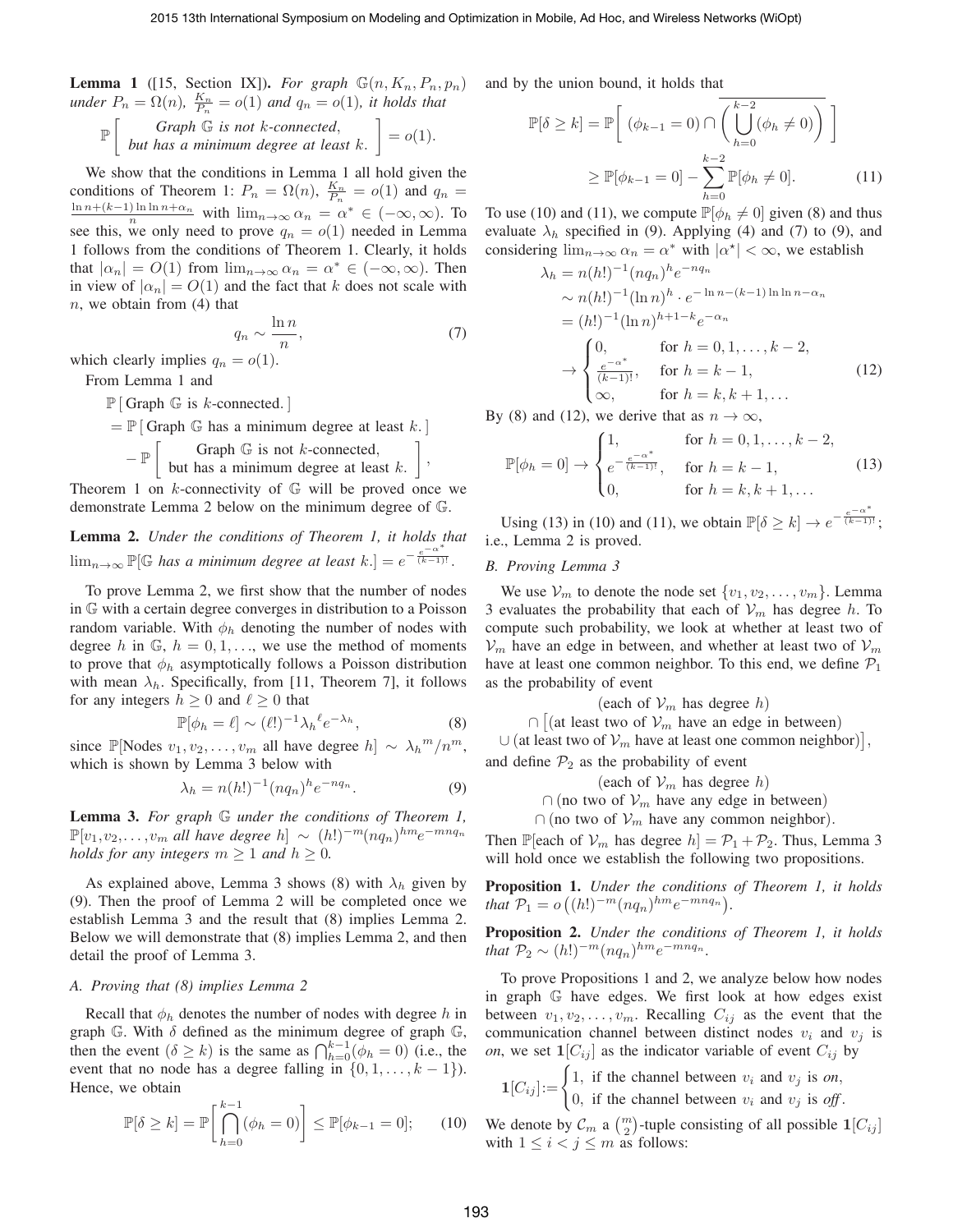$$
C_m := (\mathbf{1}[C_{12}], \dots, \mathbf{1}[C_{1m}], \quad \mathbf{1}[C_{23}], \dots, \mathbf{1}[C_{2m}],
$$
  

$$
\mathbf{1}[C_{34}], \dots, \mathbf{1}[C_{3m}], \quad \dots, \quad \mathbf{1}[C_{(m-1),m}]).
$$

Recalling  $S_i$  as the key set on node  $v_i$ , we define a m-tuple  $\mathcal{T}_m$  through  $\mathcal{T}_m := (S_1, S_2, \ldots, S_m)$ . Then we define  $\mathcal{L}_m$ as  $\mathcal{L}_m := (\mathcal{C}_m, \mathcal{T}_m)$ . With  $\mathcal{L}_m$ , we have the *onloff* states of all channels between nodes  $v_1, v_2, \ldots, v_m$  and the key sets  $S_1, S_2, \ldots, S_m$  on these m nodes, so all edges between these m nodes in graph G are determined. Let  $\mathbb{C}_m, \mathbb{T}_m$  and  $\mathbb{L}_m$  be the sets of all possible  $\mathcal{C}_m$ ,  $\mathcal{T}_m$  and  $\mathcal{L}_m$ , respectively.

Now we further introduce some notation to characterize how nodes  $v_1, v_2, \ldots, v_m$  have edges with nodes of  $\overline{\mathcal{V}_m}$ , where  $\overline{\mathcal{V}_m}$ denotes  $\{v_{m+1}, v_{m+2}, \ldots, v_n\}$ . Let  $N_i$  be the neighborhood set of node  $v_i$ , i.e., the set of nodes that have edges with  $v_i$ . We also define set  $N_i$  as the set  $\{v_{m+1}, v_{m+2}, \ldots, v_n\} \setminus N_i$ . Then we are ready to define sets  $M_{j_1j_2...j_m}$  for all  $j_1, j_2, \ldots, j_m \in$  $\{0, 1\}$  which characterize the relationships between sets  $N_i$  for  $i = 1, 2, \ldots, m$ . We define

$$
M_{j_1 j_2 \dots j_m} := \left( \bigcap_{i \in \{1, 2, \dots, m\} : j_i = 1} N_i \right) \cap \left( \bigcap_{i \in \{1, 2, \dots, m\} : j_i = 0} \overline{N_i} \right).
$$
\n(14)

In other words, for  $i = 1, 2, \dots, m$ , if  $N_i$  is not empty, each node in  $N_i$  belongs to  $M_{j_1j_2...j_m}$  if  $j_i = 1$  and does not belong to  $M_{j_1j_2...j_m}$  if  $j_i = 0$ . Also, if  $j_1 = j_2 = ... = j_m = 0$ , then  $M_{j_1j_2...j_m} = \bigcap_{i=1}^m \overline{N_i}$ . The sets  $M_{j_1j_2...j_m}$  for  $j_1, j_2, ..., j_m \in$  $\{0, 1\}$  are mutually disjoint, and constitute a partition of the set  $\overline{V_m}$  (a partition is allowed to contain empty sets here). By the definition of  $M_{j_1j_2...j_m}$  for  $j_1, j_2,..., j_m \in \{0, 1\}$ , we have

$$
\sum_{j_1, j_2, \dots, j_m \in \{0, 1\}}^{\infty} |M^*_{j_1 j_2 \dots j_m}| = |\overline{\mathcal{V}_m}| = n - m, \quad (15)
$$

and

 $j_1$ 

$$
\sum_{\substack{j_2,\ldots,j_m\in\{0,1\}:\\ \sum_{i=1}^m j_i\geq 1}} |M_{j_1j_2\ldots j_m}| = \left| \left( \bigcup_{i=1}^m N_i \right) \cap \overline{\mathcal{V}_m} \right|.
$$
 (16)

We further define  $2^m$ -tuple  $\mathcal{M}_m$  through<sup>1</sup>

$$
\mathcal{M}_m = (|M_{j_1j_2...j_m}| \mid j_1, j_2,..., j_m \in \{0, 1\})
$$
  
=  $(|M_{0^m}|, |M_{0^{m-1},1}|, |M_{0^{m-2}1,0}|, |M_{0^{m-2}1,1}|,...),$ 

where  $|M_{j_1j_2...j_m}|$  means the cardinality of  $M_{j_1j_2...j_m}$ .

Under event  $\mathcal{E}_2$ , the set  $\mathcal{M}_m$  is determined and we denote its value by  $\mathcal{M}_m^{(0)}$ , which satisfies<br> $\left( |M_{0i-1,1,0m-i}|\right) = h$ , f

$$
\begin{cases} |M_{0^{i-1},1,0^{m-i}}| = h, & \text{for } i = 1,2,\ldots,m;\\ |M_{j_1j_2\ldots j_m}| = 0, & \text{for } \sum_{i=1}^m j_i > 1;\\ |M_{0^m}| = n - m - hm. \end{cases}
$$
 (17)

To analyze event  $\mathcal{E}_2$ , we define  $\mathbb{L}_m^{(0)}$  such that  $(\mathcal{L}_m \in \mathbb{L}_m^{(0)})$  is the event that no two of nodes  $v_1, v_2, \ldots, v_m$  have any common neighbor. In view of events  $(\mathcal{L}_m \in \mathbb{L}_m^{(0)}), (\mathcal{M}_m = \mathcal{M}_m^{(0)})$  and  $\mathcal{E}_2$ , then  $\mathcal{E}_2$  is the same as  $\left(\mathcal{L}_m \in \mathbb{L}_m^{(0)}\right) \cap \left(\mathcal{M}_m = \mathcal{M}_m^{(0)}\right)$ ; i.e.,  $\mathcal{E}_2 = \left[\left(\mathcal{L}_m \in \mathbb{L}_m^{(0)}\right) \cap \left(\mathcal{M}_m = \mathcal{M}_m^{(0)}\right)\right]$ . (18)

We define  $\mathbb{M}_m(\mathcal{L}_m)$  for  $\mathcal{L}_m \in \mathbb{L}_m$  as the set of  $\mathcal{M}_m$  under which each of  $V_m$  has degree h. Thus, the event that each of  $\mathcal{V}_m$  has degree h is  $(\mathcal{L}_m \in \mathbb{L}_m) \cap (\mathcal{M}_m \in \mathbb{M}_m(\mathcal{L}_m))$ , which together with (18) yields

<sup>1</sup>For a non-negative integer x, the term  $0^x$  is short for  $0 \dots 0$  $\underbrace{00...0}$  . Also, " $x$ " number of "0" for clarity, we add commas in the subscript of  $M_{0m-21,0}$  etc.

$$
\mathcal{E}_{1} = \bigcup_{\substack{\mathcal{L}_{m}^{*} \in \mathbb{L}_{m}, \, \mathcal{M}_{m}^{*} \in \mathbb{M}_{m}(\mathcal{L}_{m}^{*}) : \\ (\mathcal{L}_{m}^{*} \notin \mathbb{L}_{m}^{(0)}) \text{ or } (\mathcal{M}_{m}^{*} \neq \mathcal{M}_{m}^{(0)})}} \mathbb{P}\big[(\mathcal{L}_{m} = \mathcal{L}_{m}^{*}) \cap (\mathcal{M}_{m} = \mathcal{M}_{m}^{*})\big].
$$
\n(19)

Now we prove Propositions 1 and 2 based on (18) and (19). The inequality below following from (7) will be applied often:

$$
q_n \le \frac{2\ln n}{n} \text{ for all } n \text{ sufficiently large.}
$$
 (20)

# *1) The Proof of Proposition 1*

In view of (19) and considering the disjointness of events  $(\mathcal{L}_m = \mathcal{L}_m^*) \cap (\mathcal{M}_m = \mathcal{M}_m^*)$  for  $\mathcal{L}_m^* \in \mathbb{L}_m$  and  $\mathcal{M}_m^* \in$  $\mathbb{M}_{m}(\mathcal{L}_{m}^{*}),$  we express  $\mathbb{P}[\mathcal{E}_{1}]$  as

$$
\sum_{\substack{\mathcal{L}_m^* \in \mathbb{L}_m, \, \mathcal{M}_m^* \in \mathbb{M}_m(\mathcal{L}_m^*) : \\ (\mathcal{L}_m^* \notin \mathbb{L}_m^{(0)}) \text{ or } (\mathcal{M}_m^* \neq \mathcal{M}_m^{(0)})}} \mathbb{P}\big[(\mathcal{L}_m = \mathcal{L}_m^*) \cap (\mathcal{M}_m = \mathcal{M}_m^*)\big] \tag{21}
$$

We evaluate (21) by computing

$$
\mathbb{P}\big[\big(\mathcal{M}_m = \mathcal{M}_m^*\big) \mid \mathcal{L}_m = \mathcal{L}_m^*\big].\tag{22}
$$

With  $\mathcal{C}_m^*$  and  $\mathcal{T}_m^*$  defined such that  $\mathcal{L}_m^* = (\mathcal{C}_m^*, \mathcal{T}_m^*)$ , event  $(\mathcal{L}_m = \mathcal{L}_m^*)$  is the union of events  $(\mathcal{C}_m = \mathcal{C}_m^*)$  and  $(\mathcal{T}_m = \mathcal{T}_m^*)$ . Since  $(C_m = C_m^*)$  and  $(\mathcal{M}_m = \mathcal{M}_m^*)$  are independent, we get  $(22) = \mathbb{P}[(\mathcal{M}_m = \mathcal{M}_m^*) | (\mathcal{T}_m = \mathcal{T}_m^*)].$ 

For each  $j_1, j_2, \ldots, j_m \in \{0, 1\}$ , for any distinct nodes  $w_1, w_2 \in V_m$ , events  $(w_1 \in M_{j_1 j_2 \ldots j_m})$  and  $(w_2 \in$  $M_{j_1j_2...j_m}$  are conditionally independent given  $(\mathcal{T}_m)$  $\mathcal{T}_{m}^{*}$ , where  $\mathcal{T}_{m}^{*}$  specifies the key sets  $S_{1}, S_{2}, \ldots, S_{m}$ as  $S_1^*, S_2^*, \ldots, S_m^*,$  respectively). Thus, with  $\mathcal{M}_m^*$  being  $(|M^*_{0^m}|, \bar{M}^*_{0^{m-1},1}|, |M^*_{0^{m-2}1,0}|, |M^*_{0^{m-2}1,1}|, \dots),$  we obtain

$$
(22) = f(n - m, \mathcal{M}_m^*) \mathbb{P}[w \in M_{0^m} | \mathcal{T}_m = \mathcal{T}_m^*]^{|M_0^* m|} \times \prod_{j_1, j_2, \dots, j_m \in \{0, 1\}:} \mathbb{P}[w \in M_{j_1 j_2 \dots j_m} | \mathcal{T}_m = \mathcal{T}_m^*]^{|M_{j_1 j_2 \dots j_m}^*|},
$$
  

$$
\sum_{i=1}^m j_i \ge 1.
$$
 (23)

where  $f(n - m, \mathcal{M}_m^*)$  is the number of ways assigning the  $(n - m)$  nodes from  $\overline{\mathcal{V}_m}$  to  $M_{j_1 j_2...j_m}$  such that  $|M_{j_1 j_2...j_m}|$ equals  $|M^*_{j_1j_2...j_m}|$ , for  $j_1, j_2, ..., j_m \in \{0, 1\}$ . Then

$$
f(n-m, \mathcal{M}_m^*) = \frac{(n-m)!}{\prod_{j_1, j_2, \dots, j_m \in \{0,1\}} (|M^*_{j_1 j_2 \dots j_m}|!)}, \quad (24)
$$

which along with (15) yields

$$
f(n-m, \mathcal{M}_m^*) \le [(n-m)!]/(|M_0^*|!)
$$
  
\n
$$
\sum_{j_1, j_2, \dots, j_m \in \{0, 1\} : |M_{j_1 j_2 \dots j_m}^*|} \le n \sum_{i=1}^m j_i \ge 1.
$$
 (25)

For any  $j_1, j_2, \ldots, j_m \in \{0, 1\}$  with  $\sum_{i=1}^m j_i \geq 1$ , there exists  $t \in \{0, 1, \ldots, m\}$  such that  $j_t = 1$ , so

$$
\mathbb{P}\left[w \in M_{j_1 j_2 \dots j_m} \mid \mathcal{T}_m = \mathcal{T}_m^*\right] \le \mathbb{P}\left[E_{w v_t} \mid \mathcal{T}_m = \mathcal{T}_m^*\right] = \mathbb{P}\left[E_{w v_t}\right] = q_n, \tag{26}
$$

where  $E_{wv_t}$  is the event that an edge exists between nodes  $\sum_{j_1, j_2, ..., j_m \in \{0,1\}:} |M^*_{j_1 j_2...j_m}|$  by  $\Lambda$ , we obtain  $\sum_{i=1}^{\infty} j_i \geq 1$ . w and  $v_t$ . Substituting (25) and (26) into (23), and denoting  $_{i=1}^{m} j_{i} \geq 1.$ 

$$
(22) < (nq_n)^{\Lambda} \times \mathbb{P}[w \in M_{0^m} \mid \mathcal{T}_m = \mathcal{T}_m^*]^{|\mathcal{M}_0^* m|}. \tag{27}
$$

To further evaluate (22) based on (27), we will prove below that if  $(\mathcal{L}_m^* \notin \mathbb{L}_m^{(0)})$  or  $(\mathcal{M}_m^* \neq \mathcal{M}_m^{(0)})$ , then

$$
\Lambda \leq hm - 1. \tag{28}
$$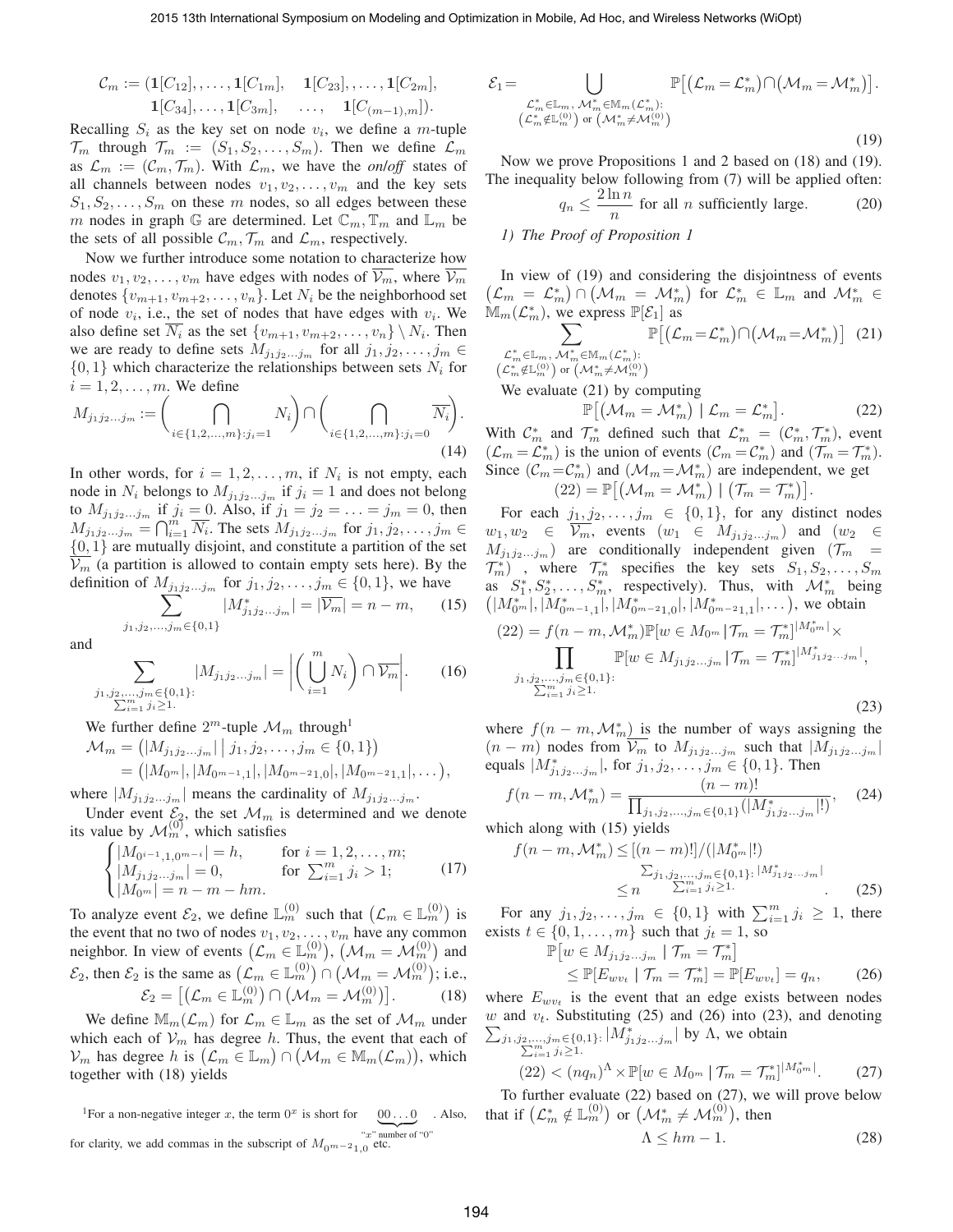On the one hand, if  $\mathcal{L}_m^* \notin \mathbb{L}_m^{(0)}$ , there exist  $i_1$  and  $i_2$  with  $1 \leq i_1 < i_2 \leq m$  such that nodes  $v_{i_1}$  and  $v_{i_2}$  are neighbors. Hence,  $\{v_{i_1}, v_{i_2}\}\subseteq \left[\left(\bigcup_{i=1}^m N_i\right)\bigcap_{m=1}^m V_m\right]$  holds. Then from (16), we have  $\Lambda = \left| \bigcup_{i=1}^m N_i \right|^{-1} \left| \left( \bigcup_{i=1}^m N_i \right) \cap \mathcal{V}_m \right| \leq hm - 2$ . On the other hand, if  $\mathcal{M}_m^* \neq \mathcal{M}_m^{(0)}$ , there exist  $i_3$  and  $i_4$  with  $1 \leq i_3 < i_4 \leq m$  such that  $N_{i_3} \cap N_{i_4} \neq \emptyset$ . Then from (16),  $\Lambda \leq |\bigcup_{i=1}^m N_i| \leq \left(\sum_{i=1}^m |N_i|\right) - |N_{i_3} \cap N_{i_4}| \leq hm-1$  follows. Thus, we have proved (28), which along with (15) leads to

$$
|M_{0^m}^*| = n - m - \Lambda > n - m - hm.
$$
 (29)

From (7), it is true that  $nq_n \sim \ln n$ , implying  $nq_n > 1$  for all  $n$  sufficiently large. Then substituting (28) and (29) into (27), we obtain that if  $(\mathcal{L}_m^* \notin \mathbb{L}_m^{(0)})$  or  $(\mathcal{M}_m^* \neq \mathcal{M}_m^{(0)})$ , then for all  $n$  sufficiently large, it holds that

$$
(22) < (nq_n)^{hm-1} \times \mathbb{P}[w \in M_{0^m} \mid \mathcal{T}_m = \mathcal{T}_m^*]^{n-m-hm}.
$$
 (30)  
Applying (22) and (30) to (21), we get

$$
(21) < \sum_{\mathcal{L}_m^* \in \mathbb{L}_m} \left\{ |M_m(\mathcal{L}_m^*)| \times \mathbb{P}[\mathcal{L}_m = \mathcal{L}_m^*] \times R.H.S. \text{ of (30)} \right\}.
$$
\n(31)

To bound  $|\mathbb{M}_m(\mathcal{L}_m^*)|$ , note that  $\mathcal{M}_m$  is a  $2^m$ tuple. Among the  $2^m$  elements of the tuple, each of  $|\overline{M}_{j_1j_2...j_m}|\Big|_{j_1,j_2,...,j_m\in\{0,1\}:\atop\sum_{i=1}^m j_i\geq 1}$  is at least 0 and at most h; and  $i=1 \; j_i \geq 1.$ the remaining element  $|M_{0^m}|$  can be determined by (15). Then it's straightforward that  $|\mathbb{M}_m(\mathcal{L}_m^*)| \leq (h+1)^{2^m-1}$ . Using this result in (31), and considering  $(\mathcal{L}_m = \mathcal{L}_m^*)$  is the union of independent events  $(\mathcal{T}_m = \mathcal{T}_m^*)$  and  $(\mathcal{C}_m = \mathcal{C}_m^*)$ , and  $\sum_{\mathcal{C}_m^* \in \mathbb{C}_m} \mathbb{P}[\mathcal{C}_m = \mathcal{C}_m^*] = 1$ , we derive

$$
(21) < (h+1)^{2^m-1} (nq_n)^{hm-1} \times \sum_{\mathcal{T}_m^* \in \mathbb{T}_m} \left\{ \mathbb{P}[\mathcal{T}_m = \mathcal{T}_m^*] \times \mathbb{P}[w \in M_{0^m} \mid \mathcal{T}_m = \mathcal{T}_m^*]^{n-m-hm} \right\}.
$$
 (32)

From (32) and  $nq_n \sim \ln n \to \infty$  as  $n \to \infty$  by (7), the proof of Proposition 1 is completed once we show

$$
\sum_{\substack{\mathcal{T}_m^* \in \mathbb{T}_m \\ \leq e^{-m n q_n} \cdot [1 + o(1)]}} \mathbb{P}[w \in M_{0^m} \mid \mathcal{T}_m = \mathcal{T}_m^*]^{n-m-hm}
$$
\n
$$
\leq e^{-m n q_n} \cdot [1 + o(1)]. \tag{33}
$$

*C. Establishing (33)*

From (61) and (62) (Lemma 4 in the Appendix), we get  $\mathbb{P}[w \in M_{0^m}^* \mid \mathcal{T}_m = \mathcal{T}_m^*]^{n-m-hm}$ 

$$
= \mathbb{P}[w \in M_{0^m}^* | \mathcal{T}_m = \mathcal{T}_m^*]^n \mathbb{P}[w \in M_{0^m}^* | \mathcal{T}_m = \mathcal{T}_m^*]^{-m - hm}
$$
  
 
$$
\leq e^{-m n q_n + m^2 n q_n^2 + \frac{n q_n p_n}{K_n} \sum_{1 \leq i < j \leq m} |S_{ij}^*|} (1 - m q_n)^{-m - hm} \tag{34}
$$

for all *n* sufficiently large, where  $S_{ij}^* := S_i^* \cap S_j^*$ . With (7) (i.e.,  $q_n \sim \frac{\ln n}{n}$ , we have  $m^2 n q_n^2 = o(1)$  and  $mq_n = o(1)$ , which are substituted into (34) to induce (33) once we prove ∗

$$
\sum_{\mathcal{T}_{m}^{*} \in \mathbb{T}_{m}} \mathbb{P}[\mathcal{T}_{m} = \mathcal{T}_{m}^{*}] e^{\frac{n q_{n} p_{n}}{K_{n}} \sum_{1 \leq i < j \leq m} |S_{ij}^{*}|} \leq 1 + o(1). \quad (35)
$$

L.H.S. of (35) is denoted by  $H_{n,m}$  and evaluated below. For each fixed and sufficiently large  $n$ , we consider: a)  $p_n < n^{-\delta} (\ln n)^{-1}$  and b)  $p_n \ge n^{-\delta} (\ln n)^{-1}$ , where  $\delta$  is an arbitrary constant with  $0 < \delta < 1$ .

# a)  $p_n < n^{-\delta} (\ln n)^{-1}$

From  $p_n < n^{-\delta} (\ln n)^{-1}$ ,  $|S^*_{ij}| \leq K_n$  for  $1 \leq i < j \leq$ m and (20), then for all n sufficiently large, it holds that  $e^{\frac{nq_n p_n}{K_n} \sum_{1 \leq i < j \leq m} |S^*_{ij}|} < e^{2n^{-\delta} {m \choose 2}} < e^{m^2 n^{-\delta}}$ , which is used in  $H_{n,m}$  so that  $H_{n,m} < e^{m^2 n^{-\delta}} \sum_{\mathcal{T}_m^* \in \mathbb{T}_m} \mathbb{P}[\mathcal{T}_m = \mathcal{T}_m^*] = e^{m^2 n^{-\delta}}.$ 

b)  $p_n \geq n^{-\delta} (\ln n)^{-1}$ 

We relate  $H_{n,m}$  to  $H_{n,m-1}$  and assess  $H_{n,m}$  iteratively. First, with  $\mathcal{T}_m^* = (S_1^*, S_2^*, \ldots, S_m^*)$ , event  $(\mathcal{T}_m = \mathcal{T}_m^*)$  is the intersection of independent events:  $(\mathcal{T}_{m-1} = \mathcal{T}_{m-1}^*)$  and  $(S_m = S_m^*)$ . Then we have

$$
H_{n,m} = \sum_{\substack{\mathcal{T}_{m-1}^* \in \mathbb{T}_{m-1}, \\S_m^* \in \mathbb{S}_m}} \left( \mathbb{P}[(\mathcal{T}_{m-1} = \mathcal{T}_{m-1}^*) \cap (S_m = S_m^*)] \times \ne^{\frac{nq_n p_n}{K_n} \sum_{1 \le i < j \le m-1} |S_{ij}^*|} e^{\frac{nq_n p_n}{K_n} \sum_{i=1}^{m-1} |S_{im}^*|} \right) = H_{n,m-1} \cdot \sum_{S_m^* \in \mathbb{S}_m} \mathbb{P}[S_m = S_m^*] e^{\frac{nq_n p_n}{K_n} \sum_{i=1}^{m-1} |S_{im}^*|}.
$$
 (36)

 $\mathbf{B} \mathbf{y} \sum_{n=1}^{m-1} |S_{nm}^*| \leq m \left| S_m^* \cap \left( \bigcup_{i=1}^{m-1} S_i^* \right) \right|$  and (20), we have  $e^{\frac{nq_np_n}{K_n}\sum_{i=1}^{m-1}|S^*_{im}|} \leq e^{\frac{2mp_n\ln n}{K_n}|S^*_m \cap (\bigcup_{i=1}^{m-1}S^*_i)|},$  which is used in (36) to induce

$$
\frac{H_{n,m}}{H_{n,m-1}} \le \sum_{u=0}^{K_n} \mathbb{P}\left[ \left| S_m^* \cap \left( \bigcup_{i=1}^{m-1} S_i^* \right) \right| = u \right] e^{\frac{2u m p_n \ln n}{K_n}}. \quad (37)
$$

Denoting  $|\bigcup_{i=1}^{m-1} S_i^*|$  by v, then for u satisfying  $0 \leq u \leq$  $|S_m^*| = K_n$  and  $S_m^* \cup (\bigcup_{i=1}^{m-1} S_i^*) = K_n + v - u \le P_n$  (i.e., for  $u \in [\max\{0, K_n + v - P_n\}, K_n]$ , we obtain

$$
\mathbb{P}\left[\left|S_m^*\cap\left(\bigcup_{i=1}^{m-1}S_i^*\right)\right|=u\right]=\binom{v}{u}\binom{P_n-v}{K_n-u}\bigg/\binom{P_n}{K_n},\tag{38}
$$

which together with  $K_n \le v \le mK_n$  yields

L.H.S. of (38) 
$$
\leq \frac{(mK_n)^u}{u!} \cdot \frac{(P_n - K_n)^{K_n - u}}{(K_n - u)!} \cdot \frac{K_n!}{(P_n - K_n)^{K_n}}
$$
  
 $\leq \frac{1}{u!} \left(\frac{mK_n^2}{P_n - K_n}\right)^u$ . (39)

 $K<sup>1</sup>$ 

For  $u \notin [\max\{0, K_n + v - P_n\}, K_n]$ , L.H.S. of (38) equals 0. Then from (37) and (39),

R.H.S. of (37) 
$$
\leq \sum_{u=0}^{K_n} \frac{1}{u!} \left( \frac{m {K_n}^2}{P_n - K_n} \cdot e^{\frac{2m p_n \ln n}{K_n}} \right)^u
$$
  
 $\leq e^{\frac{m K_n^2}{P_n - K_n} \cdot e^{\frac{2m p_n \ln n}{K_n}}}$ . (40)

By [15, Fact 5] and  $1-x \leq e^{-x}$  for any real x, it holds that  $s_n \geq 1 - \left(1 - K_n/P_n\right)^{K_n} \geq 1 - e^{-K_n^2/P_n},\qquad(41)$ 

For *n* sufficiently large, from  $p_n \ge n^{-\delta} (\ln n)^{-1}$  and (20) (i.e.,  $q_n = p_n s_n \leq \frac{2 \ln n}{n}$ , we have

$$
s_n = p_n^{-1} q_n \le p_n^{-1} \cdot 2n^{-1} \ln n \le 2n^{\delta - 1} (\ln n)^2.
$$
 (42)

Hence, for *n* sufficiently large, we apply (41) (42) and  $P_n$  $2K_n$  (which holds from the condition  $\frac{K_n}{P_n} = o(1)$ ) to produce

$$
K_n^2/(P_n - K_n) < 2K_n^2/P_n \le -2\ln(1 - s_n)
$$
\n
$$
\le -2\ln(1 - 2n^{\delta - 1}(\ln n)^2) \le 2\sqrt{2}n^{\frac{\delta - 1}{2}}\ln n,\tag{43}
$$

where the last step uses  $-\ln(1-y) \leq \sqrt{y}$  for  $0 < y < 1$ . From (7) and condition  $P_n = \Omega(n)$ , we obtain from [15, Lemma 7] that  $K_n = \omega(\sqrt{\ln n}) = \omega(1)$ . Then for an arbitrary constant  $c > 2$ , it holds that  $\frac{K_n}{p_n} \ge K_n \ge \frac{4c \cdot m}{(c-2)(1-\delta)}$  holds for all n sufficiently large. Hence,<br>  $\frac{2mp_n \ln n}{(c-2)(1-\delta)} \ln n$   $(c-2)(1-\delta)$ 

$$
e^{\frac{2mp_n\ln n}{K_n}} \le e^{\frac{(c-2)(1-\delta)}{2c}\ln n} = n^{\frac{(c-2)(1-\delta)}{2c}}.\tag{44}
$$

The use of  $(40)$   $(43)$  and  $(44)$  in  $(37)$  yields

$$
H_{n,m}/H_{n,m-1} \leq \text{R.H.S. of (37)}\leq e^{2\sqrt{2}mn^{\frac{\delta-1}{2}} \cdot n^{\frac{(c-2)(1-\delta)}{2c}} \cdot \ln n} \leq \left(e^{3n^{\frac{\delta-1}{c}}\ln n}\right)^m.
$$
 (45)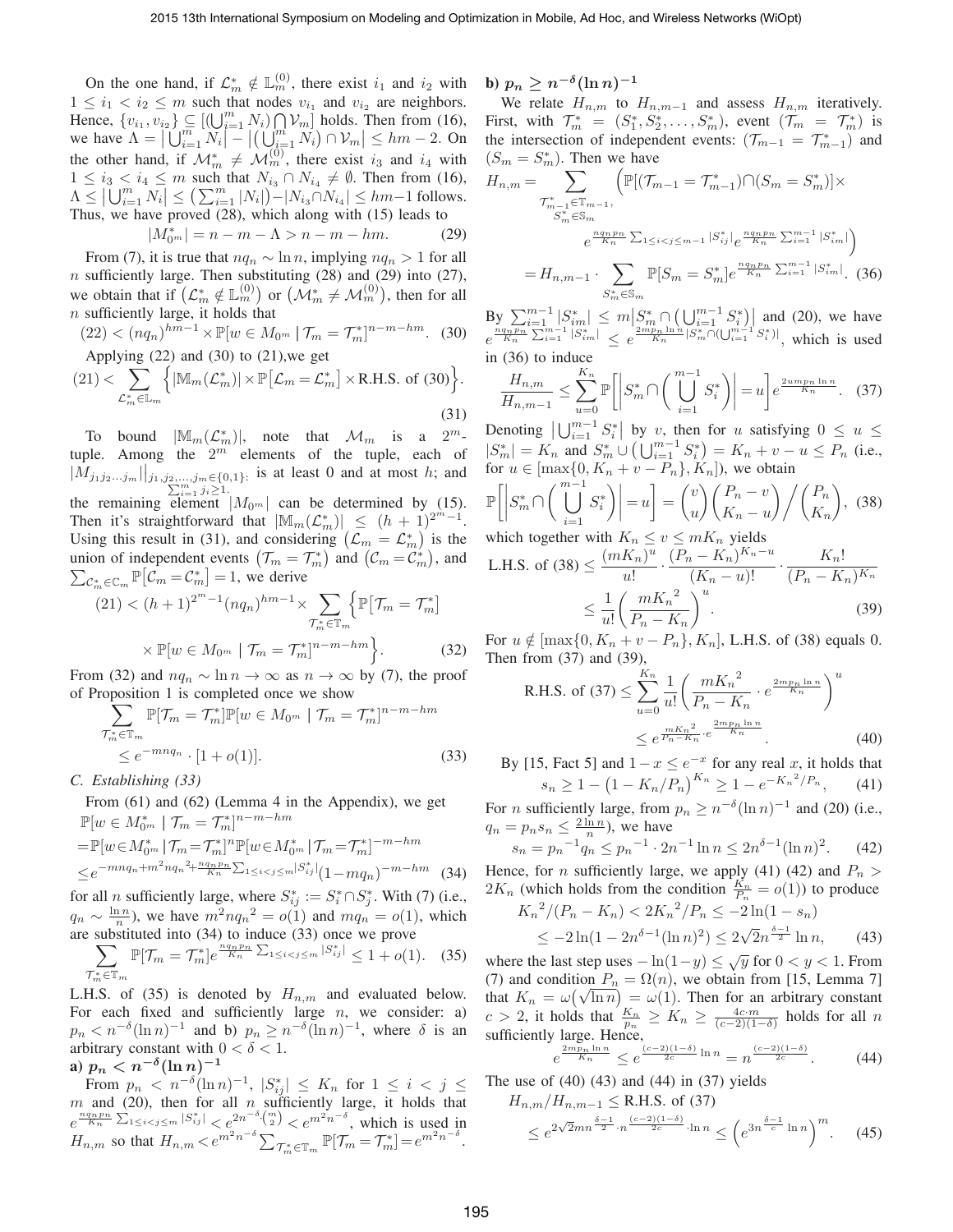)

To derive  $H_{n,m}$  iteratively based on (45), we compute  $H_{n,2}$ below. Setting  $m = 2$  in L.H.S. of (35) and considering the independence between  $(S_1 = S_1^*)$  and  $(S_2 = S_2^*)$ , we gain

$$
H_{n,2} = \sum_{S_1^* \in \mathbb{S}_m} \mathbb{P}[S_1 = S_1^*] \sum_{S_2^* \in \mathbb{S}_m} \mathbb{P}[S_2 = S_2^*] e^{\frac{nq_n p_n}{K_n} |S_1^* \cap S_2^*|}.
$$
 (46)

Clearly,  $\sum_{S_2^* \in \mathbb{S}_m} \mathbb{P}[S_2 = S_2^*] e^{\frac{nq_n p_n}{K_n} |S_1^* \cap S_2^*|}$  equals R.H.S. of (37) with  $m = 2$ . Then from (45) and (46),

$$
H_{n,2} \le \sum_{S_1^* \in \mathbb{S}_m} \mathbb{P}[S_1 = S_1^*] e^{6n^{\frac{\delta - 1}{c}} \ln n} = e^{6n^{\frac{\delta - 1}{c}} \ln n}.
$$
 (47)

Therefore, it holds via (45) and (47) that

$$
H_{n,m} \leq \left(e^{3n^{\frac{\delta-1}{c}}\ln n}\right)^{m+(m-1)+\dots+3}e^{6n^{\frac{\delta-1}{c}}\ln n} \leq e^{3m^2n^{\frac{\delta-1}{c}}\ln n}.
$$

Finally, from cases a) and b), for *n* sufficiently large,  $H_{n,m}$ is at most max  $\{e^{m^2n^{-\delta}}, e^{3m^2n^{\frac{\delta-1}{c}}\ln n}\}$ . Then (35) follows.

# V. THE PROOF OF PROPOSITION 2

We define  $\mathcal{C}_m^{(0)}$  and  $\mathbb{T}_m^{(0)}$  by  $\mathcal{C}_m^{(0)} = \begin{pmatrix} 0 & 0 & \dots & 0 \\ 0 & 0 & \dots & 0 \\ 0 & 0 & 0 & \dots & 0 \end{pmatrix}$ 

 $m(m-1)/2$  number of "0" and  $\mathbb{T}_{m}^{(0)} = \{\mathcal{T}_{m} \mid S_{i} \cap S_{j} = \emptyset, \forall 1 \leq i < j \leq m.\}$ . Clearly,  $(\mathcal{C}_m = \mathcal{C}_m^{(0)})$  or  $(\mathcal{T}_m \in \mathbb{T}_m^{(0)})$  each implies  $(\mathcal{L}_m \in \mathbb{L}_m^{(0)})$ . Also,  $(C_m = C_m^{(0)})$  and  $(\mathcal{M}_m = \mathcal{M}_m^{(0)})$  are independent of each other. Thus, with  $P_2 = \mathbb{P}\left[\left(\mathcal{L}_m \in \mathbb{L}_m^{(0)}\right) \cap \left(\mathcal{M}_m = \mathcal{M}_m^{(0)}\right)\right]$ , we derive  $\mathcal{P}_2 \geq \mathbb{P}\big[\mathcal{C}_m = \mathcal{C}_m^{(0)}\big]\mathbb{P}\big[\mathcal{M}_m = \mathcal{M}_m^{(0)}\big]$  $(48)$ 

and

$$
\mathcal{P}_2 \ge \mathbb{P}\big[\mathcal{T}_m \in \mathbb{T}_m^{(0)}\big]\mathbb{P}\big[\big(\mathcal{M}_m = \mathcal{M}_m^{(0)}\big)\big|\big(\mathcal{T}_m \in \mathbb{T}_m^{(0)}\big)\big].\tag{49}
$$

Given that event  $(C_m = C_m^{(0)})$  is  $\overline{\bigcup_{1 \le i < j \le m} C_{ij}}$  and event  $(\mathcal{T}_m \in \mathbb{T}_m^{(0)})$  is  $\overline{\bigcup_{1 \le i < j \le m} \Gamma_{ij}}$ , using the union bound, we get  $\mathbb{P}\big[\mathcal{C}_m = \mathcal{C}_m^{(0)}\big] \geq 1 - \sum$  $1 \leq i < j \leq m$  $\mathbb{P}[C_{ij}] \ge 1 - m^2 p_n/2,$  (50)

and

$$
\mathbb{P}\big[\mathcal{T}_m \in \mathbb{T}_m^{(0)}\big] \ge 1 - \sum_{1 \le i < j \le m} \mathbb{P}[\Gamma_{ij}] \ge 1 - m^2 s_n / 2. \tag{51}
$$

Denoting  $(h!)^{-m} (nq_n)^{hm} e^{-mnq_n}$  by  $\Lambda$ , we will prove  $\mathbb{P}[\mathcal{M}_m = \mathcal{M}_m^{(0)}] \sim \Lambda,$  (52)

and

$$
\mathbb{P}\big[\big(\mathcal{M}_m = \mathcal{M}_m^{(0)}\big) \mid \big(\mathcal{T}_m \in \mathbb{T}_m^{(0)}\big)\big] \ge \Lambda \cdot [1 - o(1)].\tag{53}
$$

Substituting  $(50)$  and  $(52)$  into  $(48)$ , and applying  $(51)$  and  $(53)$ to (49), we get (i)  $P_2/\Lambda \ge (1 - \min\{s_n, p_n\} \cdot m^2/2)[1 - o(1)].$ From (52), we get (ii)  $\mathcal{P}_2 \leq \mathbb{P}[\mathcal{M}_m \in \mathbb{M}_m^{(0)}] \leq \Lambda[1+o(1)].$ Combining (i) and (ii) above and using  $\min\{s_n, p_n\} \leq$  $\sqrt{s_n p_n} = \sqrt{q_n} = o(1)$  which holds from  $q_n = s_n p_n$  and (7), Proposition 2 follows. Below we establish (52) and (53). *A. Establishing (52)*

We write 
$$
\mathbb{P}[\mathcal{M}_m = \mathcal{M}_m^{(0)}]
$$
 as  
\n
$$
\sum_{\mathcal{T}_m^* \in \mathbb{T}_m} \Big\{ \mathbb{P}[\mathcal{T}_m = \mathcal{T}_m^*] \mathbb{P}[(\mathcal{M}_m = \mathcal{M}_m^{(0)}) | (\mathcal{T}_m = \mathcal{T}_m^*)] \Big\},
$$

where  $\mathbb{P} \big[ \big( \mathcal{M}_m = \mathcal{M}_m^{(0)} \big) \mid \big( \mathcal{T}_m = \mathcal{T}_m^* \big) \big]$  equals

$$
f(n - m, \mathcal{M}_m^{(0)}) \mathbb{P}[w \in M_{0^m} | \mathcal{T}_m = \mathcal{T}_m^*]^{n-m-hm}
$$
  
 
$$
\times \prod_{i=1}^m \mathbb{P}[w \in M_{0^{i-1},1,0^{m-i}} | \mathcal{T}_m = \mathcal{T}_m^*]^h,
$$

where  $f(n-m, \mathcal{M}_m^{(0)})$  is the number of ways assigning the  $(n-m)$  nodes from  $\overline{\mathcal{V}_m}$  to  $M_{j_1j_2...j_m}$  such that  $|M_{j_1j_2...j_m}|$  is given by  $\mathcal{M}_m^{(0)}$  (see (17)). Hence, it holds from (24) that  $f(n-m, \mathcal{M}_m^{(0)}) = \frac{(n-m)!}{(n-m-hm)!}$  $\frac{(n-m)!}{(n-m-hm)!(h!)^m} \sim (h!)^{-m} n^{hm}.$  (54)

We will establish

$$
\sum_{\substack{\mathcal{T}_{m}^* \in \mathbb{T}_{m} \\ \geq q_n}} \left\{ \mathbb{P}[\mathcal{T}_{m} = \mathcal{T}_{m}^*] \prod_{i=1}^m \left\{ \mathbb{P}\left[w \in M_{0^{i-1},1,0^{m-i}} \,|\, \mathcal{T}_{m} = \mathcal{T}_{m}^*\right]^h \right\} \right\}
$$
\n
$$
\geq q_n^{h m} \cdot [1 - o(1)]. \tag{55}
$$

We use  $(54)$  and  $(55)$  as well as  $(61)$  (viz., Lemma 4 in the Appendix) in evaluating  $\mathbb{P}[\mathcal{M}_m = \mathcal{M}_m^{(0)}]$  above. Then

$$
\mathbb{P}[\mathcal{M}_m = \mathcal{M}_m^{(0)}] \ge (h!)^{-m} n^{hm} \cdot [1 - o(1)] \cdot (1 - m q_n)^n \times \sum_{\substack{\mathcal{T}_m^* \in \mathbb{T}_m \\ \ge (h!)^{-m} (n q_n)^{hm} e^{-m n q_n} \cdot [1 - o(1)]}} \prod_{i=1}^m \{ \mathbb{P}[w \in M_{0^{i-1}, 1, 0^{m-i}} | \mathcal{T}_m = \mathcal{T}_m^*]^h \} \ge (h!)^{-m} (n q_n)^{hm} e^{-m n q_n} \cdot [1 - o(1)]. \tag{56}
$$

Substituting (33) (54) above and (63) in Lemma 4 into the computation of  $\mathbb{P} \left[ \mathcal{M}_m = \mathcal{M}_m^{(0)} \right]$  yields

$$
\mathbb{P}[\mathcal{M}_m = \mathcal{M}_m^{(0)}]
$$
\n
$$
\leq (h!)^{-m} n^{hm} q_n^{hm} \times [1 + o(1)] \times
$$
\n
$$
\sum_{\substack{\mathcal{T}_m^* \in \mathbb{T}_m \\ \sim (h!)^{-m} (nq_n)^{hm} e^{-m n q_n}} \sim (57)
$$

Then  $(52)$  follows from  $(56)$  and  $(57)$ . Namely,  $(52)$  holds upon the establishment of (55). From (64) in Lemma 4 and  $q_n = o(1)$  by (7), we obtain (55) once proving

$$
\frac{p_n}{K_n} \sum_{\substack{\mathcal{T}_m \in \mathbb{T}_m \\ m}} \left( \mathbb{P}[\mathcal{T}_m = \mathcal{T}_m^*] \sum_{1 \le i < j \le m} |S_{ij}^*| \right) = o(1). \tag{58}
$$

If  $\mathcal{T}_{m}^{*} \in \mathbb{T}_{m}^{(0)}$ , then  $|S_{ij}^{*}| = 0$ . Then from (51), we get (58) by L.H.S. of  $(58) \leq p_n \cdot m(m-1)/2 \cdot \mathbb{P}[\mathcal{T}_m^* \in \mathbb{T}_m \setminus \mathbb{T}_m^{(0)}]$  $\leq p_n \cdot m^2 / 2 \cdot m^2 s_n / 2 \leq m^4 n^{-1} \ln n / 2 = o(1).$ 

*B. Establishing (53)*

Let  $\Delta$  denote  $\mathbb{P} \big[ \big( \mathcal{M}_m = \mathcal{M}_m^{(0)} \big) \mid \big( \mathcal{T}_m \in \mathbb{T}_m^{(0)} \big) \big]$ . Clearly,  $\Delta$  is equivalent to  $\mathbb{P}[(\mathcal{M}_m = \mathcal{M}_m^{(0)}) | (\mathcal{T}_m = \mathcal{T}_m^*)]$  for any  $\mathcal{T}_{m}^{*} \in \mathbb{T}_{m}^{(0)}$ , so it follows that

$$
\Delta = f(n-m, \mathcal{M}_m^{(0)}) \mathbb{P}[w \in M_{0^m} | \mathcal{T}_m = \mathcal{T}_m^*]^{n-m-hm}
$$

$$
\times \prod_{i=1}^m \{ \mathbb{P}[w \in M_{0^{i-1},1,0^{m-i}} | \mathcal{T}_m = \mathcal{T}_m^*]^h \}, \tag{59}
$$

with  $f(n-m, \mathcal{M}_m^{(0)})$  given by (54). For  $\mathcal{T}_m^* \in \mathbb{T}_m^{(0)}$ , from  $|S_{ij}^*| = 0$  and (64) in Lemma 4, we derive

$$
\prod_{i=1}^{m} \left\{ \mathbb{P} \left[ w \in M_{0^{i-1},1,0^{m-i}} \mid \mathcal{T}_m = \mathcal{T}_m^* \right] \right\}^h \ge q_n^{hm} (1 - 2hm^2 q_n).
$$
\n(60)

Substituting (54) (60) above and (61) in Lemma 4 into (59), we conclude that  $\Delta$  is at least

$$
(h!)^{-m} n^{hm} \cdot [1 - o(1)]
$$
  
\$\times q\_n^{hm} (1 - 2hm^2 q\_n) \cdot (1 - mq\_n)^{n-m-hm} = \Lambda \cdot [1 - o(1)].

### VI. NUMERICAL EXPERIMENTS

To confirm our analytical results, we now provide numerical experiments in the non-asymptotic regime.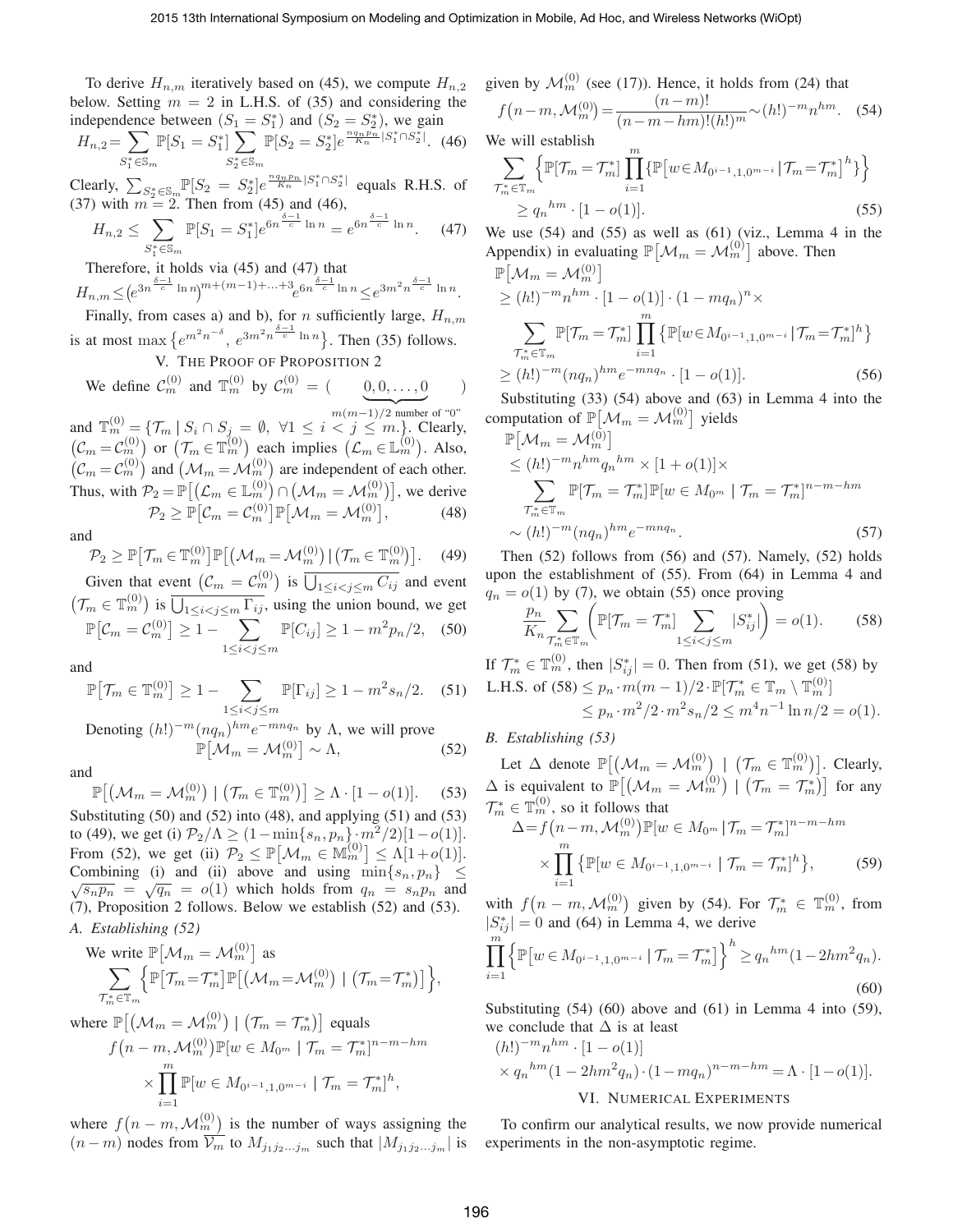

Fig. 1. A plot generated from the simulation and the analysis for the probability that  $\mathbb{G}(n, K, P, p)$  is 2-connected versus K with  $n = 2,000$ ,  $P = 10,000$  and  $p = 0.2, 0.5, 0.8$ .

In Figure 1, we depict the probability that graph  $\mathbb{G}(n, K, P, p)$  is 2-connected from both the simulation and the analysis, as elaborated below. In all set of experiments, we fix the number of nodes at  $n = 2,000$  and the key pool size at  $P = 10,000$ . For the probability p of a communication channel being *on*, we consider  $p = 0.2, 0.5, 0.8$ , while varying the parameter K from 3 to 21. For each pair  $(K, p)$ , we generate 1,000 independent samples of  $\mathbb{G}(n, K, P, p)$  and count the number of times that the obtained graphs are 2-connected. Then the counts divided by 1, 000 become the empirical probabilities.

The curves in Figure 1 corresponding to the analysis are determined as follows. We use the asymptotical result to approximate the probability of 2-connectivity in  $\mathbb{G}(n, K, P, p)$ ; specifically, given  $n, K, P, p$  and  $k = 2$ , we determine  $\alpha$  by considering  $p \cdot \left[1 - \binom{P-K}{K} / \binom{P}{K} \right] = \frac{\ln n + (k-1) \ln \ln n + \alpha}{n}$ , a condition stemming from (4) and the computation of  $q_n$  in Section II, and then use  $e^{-\frac{e^{-\alpha}}{(k-1)!}}$  as the analytical reference of  $\mathbb{P}[\mathbb{G}(n, K, P, p)]$  is 2-connected for a comparison with the empirical probabilities. Figure 1 indicates that the experimental results are in agreement with our analysis.

### VII. RELATED WORK

**Random key graphs.** For a random key graph  $G(n, K_n, P_n)$ (viz., Section II) which models the topology induced by the EG scheme, Rybarczyk [7] derives the asymptotically exact probability of connectivity, covering a weaker form of the result – a zero-one law which is also obtained in [1], [10]. Rybarczyk [8] further establishes a zero-one law for k-connectivity, and we [14] obtain the asymptotically exact probability of  $k$ connectivity. Under  $P_n = \Theta(n^c)$  for some constant  $c > 1$  and  $K_n{}^2$  $\frac{K_n^2}{P_n} = \frac{\ln n + (k-1) \ln \ln n + \alpha_n}{n}$ , Rybarczyk's result [8] is that the probability of k-connectivity in graph  $G(n, K_n, P_n)$  is asymptotically converges to 1 (resp. 0) if  $\lim_{n\to\infty} \alpha_n$  equals  $\infty$  (resp.,  $-\infty$ ), while we [14] prove that such probability asymptotically approaches to  $e^{-\frac{e^{-\alpha^*}}{(k-1)!}}$  if  $\lim_{n\to\infty} \alpha_n = \alpha^* \in (-\infty, \infty)$ .

**Erdős–Rényi graphs.** For an Erdős–Rényi graph  $G(n, p_n)$ where any two nodes have an edge in between independently with probability  $p_n$ , Erdős and Rényi consider connectivity in [2] and  $k$ -connectivity in [3], where the latter result is that if  $p_n = \frac{\ln n + (k-1)\ln \ln n + \alpha_n}{n}$  and  $\lim_{n \to \infty} \alpha_n = \alpha^* \in [-\infty, \infty],$ graph  $G(n, p_n)$  is k-connected with a probability asymptotically tending to  $e^{-\frac{e^{-\alpha^*}}{(k-1)!}}$ .

Random key graphs ∩ Erdős–Rényi graphs. As given in Section II, our studied graph G is the intersection of a random key graph  $G(n, K_n, P_n)$  and an Erdős–Rényi graph  $G(n, p_n)$ . For graph G, Yağan [9] establishes a zero-one law

for connectivity, and we [15], [12] extend Yağan's result to k-connectivity and show that with  $P_n = \Omega(n)$ ,  $\frac{K_n}{P_n} = o(1)$ and  $q_n$  set as  $\frac{\ln n + (k-1)\ln \ln n + \alpha_n}{n}$ , graph  $\mathbb G$  is (resp., is not) kconnected with high probability if  $\lim_{n\to\infty} \alpha_n = \infty$  (resp.,  $\lim_{n\to\infty} \alpha_n = -\infty$ . Compared with this result in [15], [12], our result on the asymptotically exact probability of  $k$ connectivity is stronger and more challenging to derive.

Random key graphs ∩ random geometric graphs. Connectivity properties have also been studied in secure sensor networks employing the EG scheme under the disk model, where any two nodes need to be within a certain distance  $r_n$  to have a link in between. When nodes are assumed to be uniformly and independently deployed in some region A, the topology of such a network is represented by the intersection of a random key graph  $G(n, K_n, P_n)$  and a random geometric graph, where a random geometric graph denoted by  $G(n, r_n, \mathcal{A})$  is defined on n nodes independently and uniformly distributed in A such that an edge exists between two nodes if and only if their distance is at most  $r_n$ . Krzywdziński and Rybarczyk [6], Krishnan *et al.* [5], and we [13] present connectivity results in graph  $G(n, K_n, P_n) \cap G(n, r_n, A)$ . With the network region  $A$  being a square of unit area, Krzywdziński and Rybarczyk [6] show that  $G(n, K_n, P_n) \cap G(n, r_n, A)$  is connected with high probability if  $\pi r_n^2 \cdot \frac{K_n^2}{P_n}$  $\frac{K_n^2}{P_n} \sim \frac{c \ln n}{n}$  for any constant  $c > 8$ . Krishnan *et al.* [5] improves the condition on c to  $c > 2\pi$ . Later we [13] derive the critical value  $c^*$  of c as  $\max\{1+\lim_{n\to\infty}\left(\ln\frac{P_n}{K_n^2}/\ln n\right),\ 4\lim_{n\to\infty}\left(\ln\frac{P_n}{K_n^2}/\ln n\right)\};$ namely, graph  $G(n, K_n, P_n) \cap G(n, r_n, A)$  is (resp., is not) connected with high probability for any constant  $c > c^*$  (resp.,  $c < c^*$ ). There has not been any analogous result for kconnectivity reported in the literature.

### VIII. CONCLUSION AND FUTURE WORK

In this paper, we consider secure WSNs under the Eschenauer–Gligor (EG) key predistribution scheme with unreliable links and obtain the asymptotically exact probability of  $k$ -connectivity. A future direction is to consider  $k$ -connectivity in WSNs employing the EG scheme under the disk model [9], [5] in which two nodes have to be within a certain distance for communication in addition to sharing at least one key.

#### **REFERENCES**

- [1] S. R. Blackburn and S. Gerke. Connectivity of the uniform random intersection graph. *Discrete Mathematics*, 309(16), August 2009.
- [2] P. Erdős and A. Rényi. On random graphs, I. Publicationes Mathematicae *(Debrecen)*, 6:290–297, 1959.
- [3] P. Erdős and A. Rényi. On the strength of connectedness of random graphs. *Acta Math. Acad. Sci. Hungar.*, pages 261–267, 1961.
- [4] L. Eschenauer and V. Gligor. A key-management scheme for distributed sensor networks. In *ACM Conference on Computer and Communications Security (CCS)*, 2002.
- [5] B. Krishnan, A. Ganesh, and D. Manjunath. On connectivity thresholds in superposition of random key graphs on random geometric graphs. In *IEEE International Symposium on Information Theory (ISIT)*, 2013.
- [6] K. Krzywdziński and K. Rybarczyk. Geometric graphs with randomly deleted edges — connectivity and routing protocols. *Mathematical Foundations of Computer Science*, 6907:544–555, 2011.
- [7] K. Rybarczyk. Diameter, connectivity and phase transition of the uniform random intersection graph. *Discrete Mathematics*, 311(17), 2011.
- [8] K. Rybarczyk. Sharp threshold functions for the random intersection graph via a coupling method. *The Electronic Journal of Combinatorics*, 18:36–47, 2011.
- [9] O. Yağan. Performance of the Eschenauer-Gligor key distribution scheme under an on/off channel. *IEEE Transactions on Information Theory*, 58(6):3821–3835, 2012.